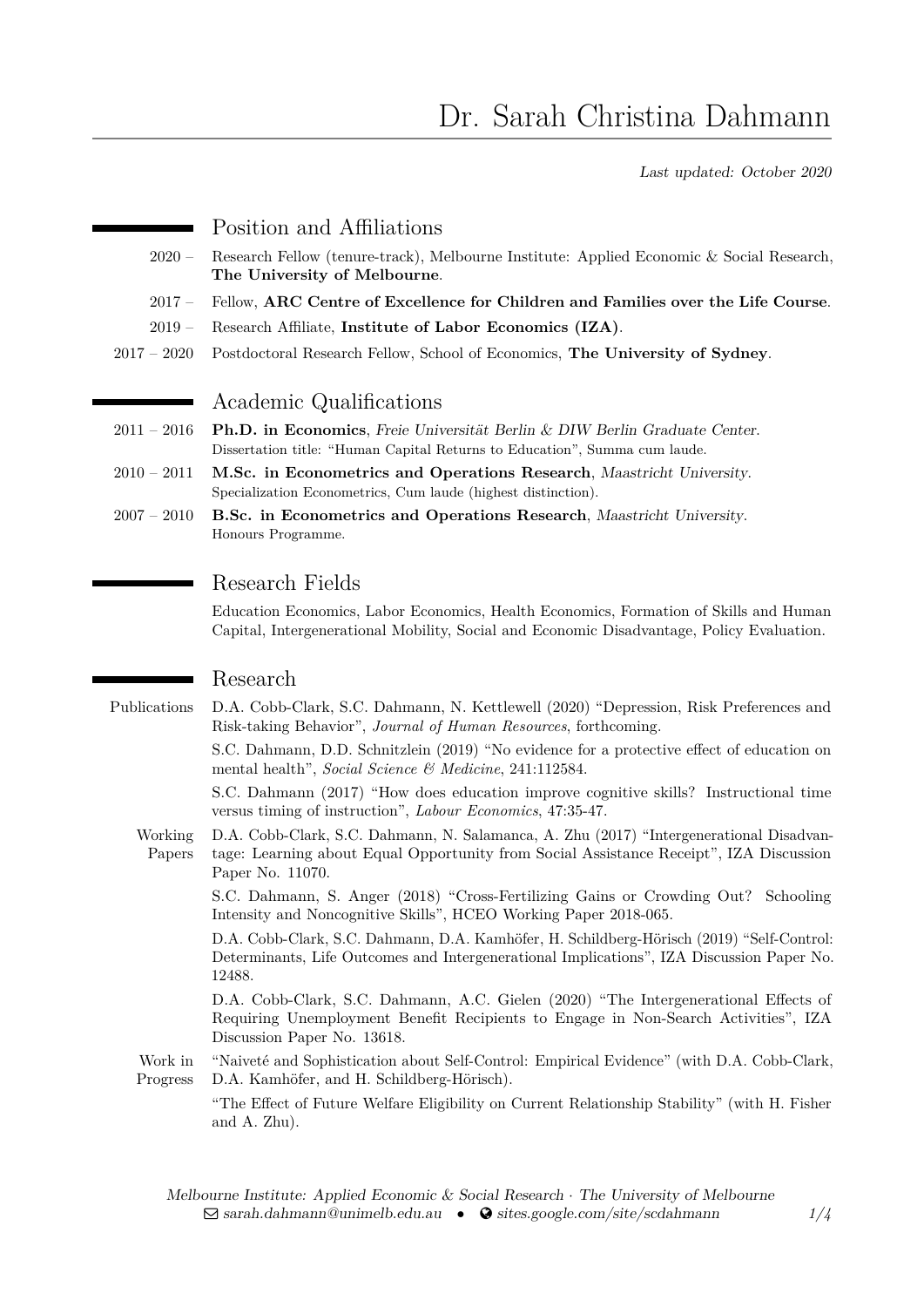"Parental Education and Offspring Cognitive and Non-cognitive Skills" (with Jinhu Li). "Partial Identification of The Lorenz Curve in Complex Household Surveys with Missing Data" (with R.V. Tabri).

Media Coverage Australia (Online, Print, Radio): [The Conversation,](https://theconversation.com/disability-and-single-parenthood-still-loom-large-in-inherited-poverty-123086) [Sydney Morning Herald,](http://www.smh.com.au/federal-politics/political-news/staggering-young-people-twice-as-likely-to-be-on-centrelink-benefits-if-their-parents-were-20171015-gz15yq.html) [Age,](http://www.theage.com.au/federal-politics/political-news/staggering-young-people-twice-as-likely-to-be-on-centrelink-benefits-if-their-parents-were-20171015-gz15yq.html) [Canberra](http://www.canberratimes.com.au/federal-politics/political-news/staggering-young-people-twice-as-likely-to-be-on-centrelink-benefits-if-their-parents-were-20171015-gz15yq.html) [Times,](http://www.canberratimes.com.au/federal-politics/political-news/staggering-young-people-twice-as-likely-to-be-on-centrelink-benefits-if-their-parents-were-20171015-gz15yq.html) several ABC stations, 2SM Sydney, 2GB Sydney, 3AW Melbourne, Curtin FM.

Germany (Online, Print): [Spiegel Online,](http://www.spiegel.de/lebenundlernen/schule/abitur-nach-zwoelf-jahren-was-hat-g8-gebracht-a-1097395.html) [Süddeutsche Zeitung,](http://www.sueddeutsche.de/bildung/schule-das-achtjaehrige-gymnasium-verdient-eine-chance-1.3417484) [WeltN24,](https://www.welt.de/wirtschaft/karriere/bildung/article167137068/Ich-fuehle-mich-noch-nicht-reif-fuer-ein-Studium.html) [Frankenpost.](https://www.frankenpost.de/region/oberfranken/laenderspiegel/Stress-und-Neurosen-bei-Schuelern-Folge-des-G-8;art2388,3137212)

Policy Coverage Productivity Commission Research Paper "Rising Inequality? A stocktake of the evidence"; Parliamentary Inquiry on Intergenerational Welfare Dependence (final report "Living on the Edge"); House of Representatives Select Committee on Intergenerational Welfare Dependence; "Australia's welfare 2019: data insights" (Australian Institute of Health and Welfare).

## Teaching

- 2019 The University of Sydney (Lecturer): "Labour Economics" (Undergraduate).
- 2018 The University of Sydney (Lecturer): "Economics of the Family" (Undergraduate).
- 2018 The University of Sydney (Guest Lecturer): Education Economics in "The Economics of Everything" (Undergraduate).
- 2012/13, Freie Universität Berlin (Teaching Assistant to Prof. Helmut Lütkepohl): "Econometric
- 2014/15 Methods" (Ph.D. Level).

## Fellowships and Awards

#### 2016 – 2018 Fellow, **College for Interdisciplinary Educational Research**.

- 2016 Sir Alec Cairncross Prize (for the best paper presented by a young economist at the annual conference), **Scottish Economic Society**.
- 2011 First place, **Econometric Game**, Amsterdam.

## Research Funding

- 2020 2023 **Australian Research Council Linkage Project** "Intergenerational Disadvantage: Causes, Pathways, and Consequences"; Chief Investigator, joint with Deborah A. Cobb-Clark, Hayley Fisher, Nicolás Salamanca, Anne C. Gielen, Kai Liu, and Department of Social Services; AUD 328,000 plus contribution of partner organization.
	- 2020 Faculty Research Support Scheme, **The University of Sydney**; joint with Rami V. Tabri and Brendan K. Beare; AUD 7,962 *(competitive internal)*.
	- 2019 Life Course Centre Staff Exchange Scheme, **Life Course Centre**; AUD 2,900 *(competitive internal)*.
- 2014 2015 Ph.D. scholarship, **German Academic Scholarship Foundation**.
- 2011 2014 Research scholarship, **DIW Berlin Graduate Center**.

### Presentations

Invited Presentations

- 2020 Seminar of the Centre for Health Economics, Monash University.
- $2019$  10<sup>th</sup> Workshop on the Economics of Health and Wellbeing, Monash University; Seminar of the Centre for the Business and Economics of Health, University of Queensland.
- 2018  $9<sup>th</sup>$  Workshop on the Economics of Health and Wellbeing, Monash University; Seminar, University of Wollongong.
- 2017 Seminar of the Melbourne Institute of Applied Economic and Social Research, The University of Melbourne.
- 2016 Ph.D. Seminar in Applied Microeconometrics, University of Hamburg.

Melbourne Institute: Applied Economic & Social Research · The University of Melbourne  $\Box$  [sarah.dahmann@unimelb.edu.au](mailto:sarah.dahmann@unimelb.edu.au) •  $\Box$  [sites.google.com/site/scdahmann](http://sites.google.com/site/scdahmann)  $\Box/4$  $\Box/4$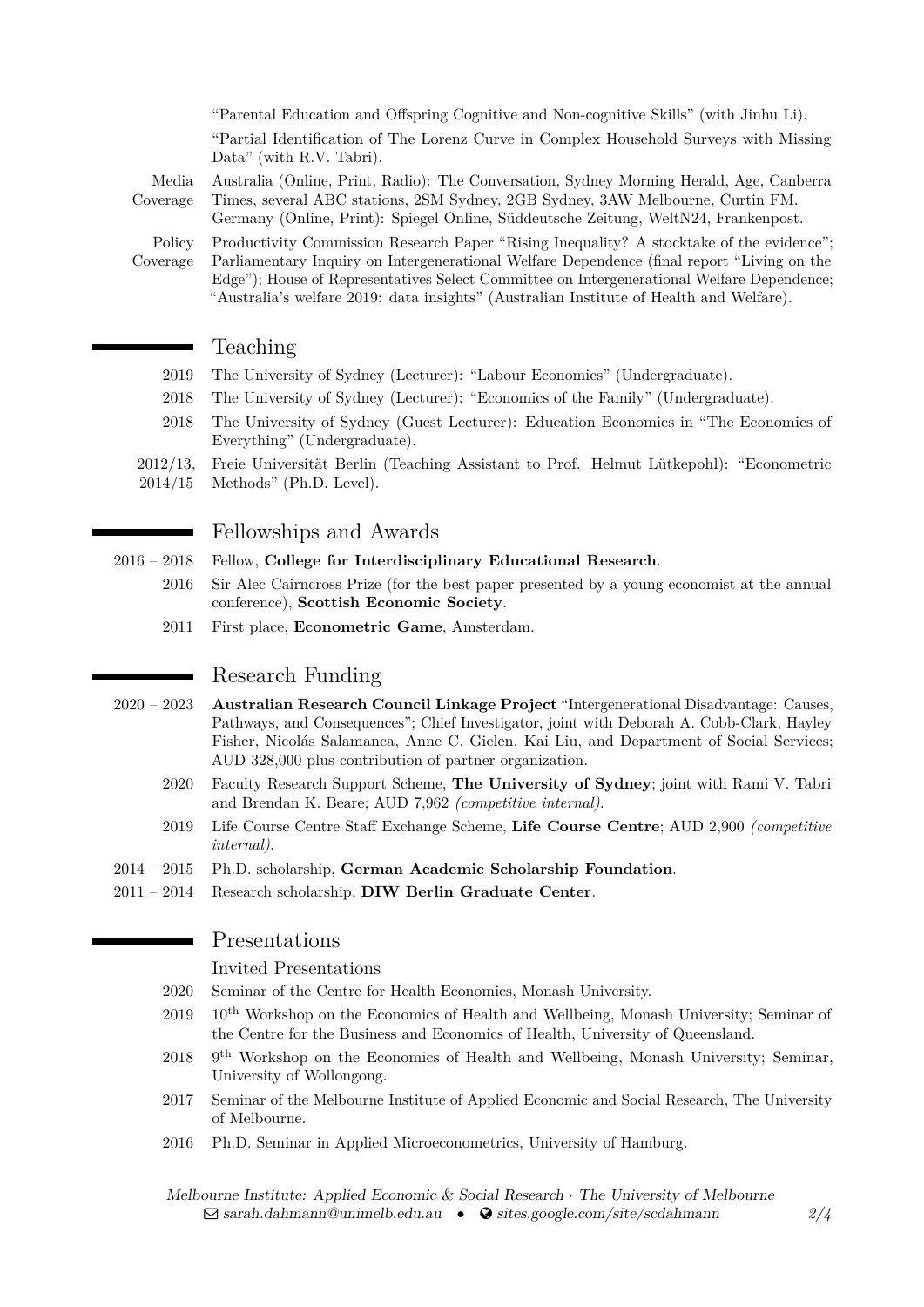- 2013 Research Seminar, NIW Hannover.
- 2012 Expert Workshop on Lifelong Learning, DIE Bonn.

Conference, Workshop, and Seminar Presentations

- 2020 Microeconometric and Public Policy working group, The University of Sydney.
- 2019 33<sup>th</sup> Annual Conference of the European Society for Population Economics (ESPE), Bath; 2<sup>nd</sup> Essen Economics of Mental Health Workshop, Essen; 18th IZA/SOLE Transatlantic Meeting of Labor Economists, Buch/Ammersee; 2019 International Health Economics Association (iHEA) World Congress, Basel.
- 2018 Faculty Training Seminar, Human Capital and Economic Opportunity Global Working Group and Institute for Economic and Social Research, Jinan University Guangzhou.
- 2017 Microeconometric and Public Policy working group, The University of Sydney;  $20^{th}$  Labour Econometrics Workshop, University of Auckland; Fall Workshop of the College for Interdisciplinary Educational Research (CIDER), Mannheim; 29th Annual Conference of the European Association of Labour Economists (EALE), St. Gallen; 2017 International Life Course Conference, Sydney; Inaugural Conference of the Asian and Australasian Society of Labour Economics (AASLE), Australian National University; Graduate Center Alumni Workshop, DIW Berlin.
- 2016 Spring Workshop of the College for Interdisciplinary Educational Research (CIDER), DIW Berlin; Annual Conference of the Scottish Economic Society (SES), Perth; 19<sup>th</sup> IZA European Summer School in Labor Economics, Buch/Ammersee; Workshop "Education, Skills, and Labor Market Outcomes", Trondheim;  $30<sup>th</sup>$  Annual Conference of the European Society for Population Economics (ESPE), Berlin; Summer School on Socioeconomic Inequality, briq Bonn; Annual Conference of the Berlin Interdisciplinary Education Research Network (BIEN), Berlin; 28<sup>th</sup> Annual Conference of the European Association of Labour Economists (EALE), Ghent; Fall Workshop of the College for Interdisciplinary Educational Research (CIDER), ZEW Mannheim; Workshop of the Berlin Network of Labor Market Research (BeNA), WZB Berlin; Maastricht Workshop on Advances in Quantitative Economics, Maastricht University.
- 2015 11th International Young Scholar German SOEP Symposium, HWK Delmenhorst; Doctoral Forum of the German Academic Scholarship Foundation, Bonn; 20<sup>th</sup> Spring Meeting of Young Economists (SMYE), Ghent University; Conference "Health. Skills. Education.", University of Duisburg-Essen; 6th International Workshop of Applied Economics of Education (IWAEE), Catanzaro; Annual Conference of the German Economic Association (VfS), University of Münster; 30th Annual Conference of the European Economic Association (EEA), University of Mannheim.
- 2014 Conference "Educational systems", AMCIS Amsterdam; 3rd Potsdam PhD Workshop in Empirical Economics, University of Potsdam; 19th Spring Meeting of Young Economists (SMYE), WU Wien; Annual Conference of the Scottish Economic Society (SES), Perth; 1<sup>st</sup> RWI Research Network Conference on the Economics of Education, RWI Berlin; 28<sup>th</sup> Annual Conference of the European Society for Population Economics (ESPE), Braga; 5<sup>th</sup> International Workshop on Applied Economics of Education (IWAEE), Catanzaro; Graduate Center Summer Workshop, DIW Berlin; 26<sup>th</sup> Annual Conference of the European Association of Labour Economists (EALE), Ljubljana.
- 2013 Seminar of the cluster "Public Finances and Living Conditions", DIW Berlin; Workshop "Advances in Quantitative Economics", Maastricht University; Graduate Center Summer Workshop, DIW Berlin; 2<sup>nd</sup> "Doktorandenforum der Sektion B der Leibniz Gemeinschaft", IWH Halle; Seminar on Labor Research (BeNA), Berlin.